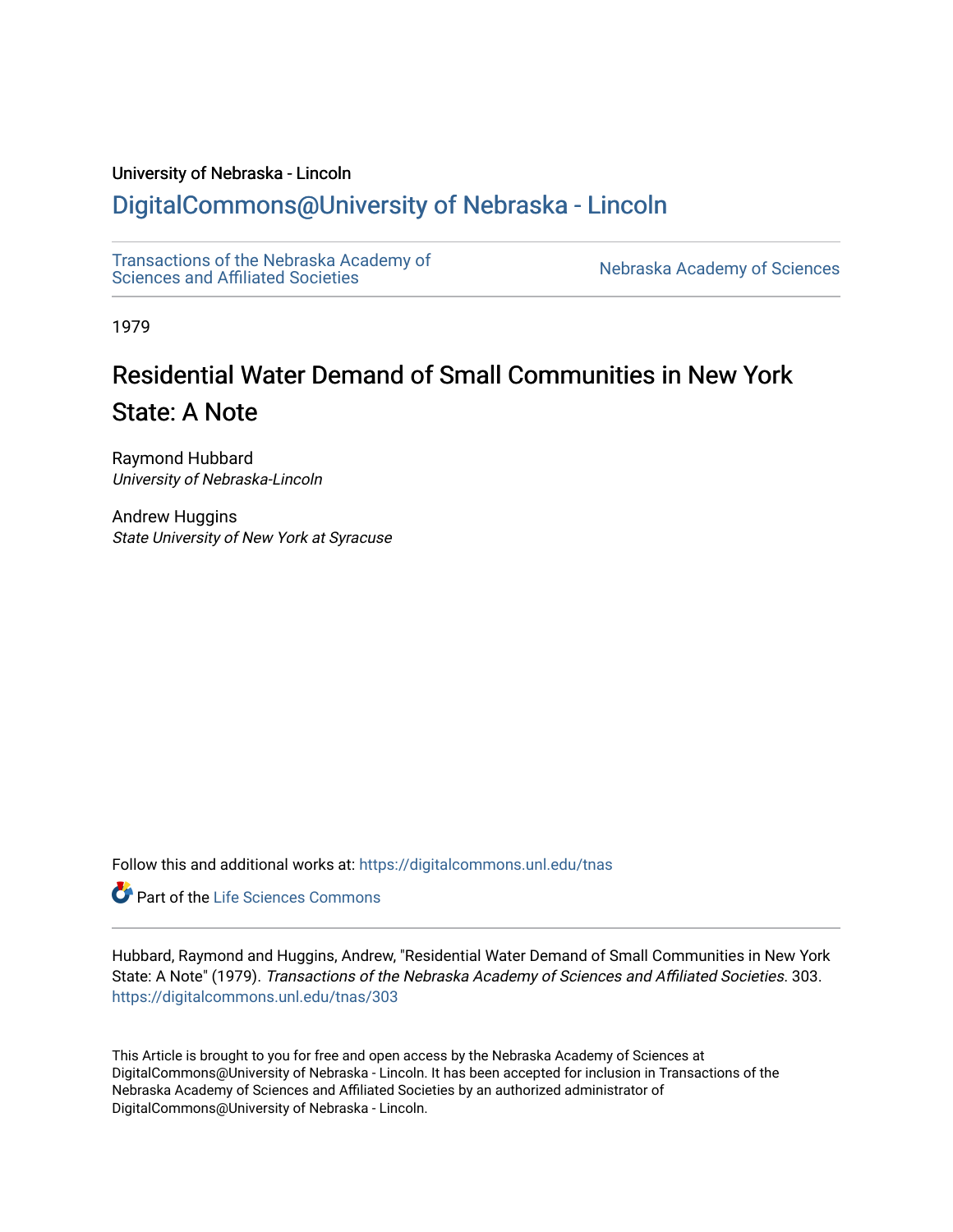## **RESIDENTIAL WATER DEMAND OF SMALL COMMUNITIES**

## **IN NEW YORK STATE: A NOTE\***

## **RA YMOND HUBBARD**

Department of Economics University of Nebraska Lincoln, Nebraska 68588

## **ANDREW HUGGINS**

College of Environmental Science and Forestry State University of New York at Syracuse Syracuse, New York 13210

A number of studies have indicated that the demand for water is price elastic. This being the case, it has been argued that appropriate pricing policies would provide a means for conserving this valuable resource. The present study, however, reveals that the residential water demand of small communities in New York State is neither price nor income elastic and that conservation measures should focus upon alternative procedures. Circumstances in Nebraska, however, are likely to be considerably at variance with those typical of New York, and it is suggested that a similar study carried out in Nebraska could be beneficial.

#### t t t

## **INTRODUCTION**

Efforts aimed at adequately allocating water supplies to consumers have traditionally been accomplished by manipulating the volume of the water resource itself. In short, the notion has typically been that water should be considered a free good in excess supply (Henderson and Quandt, 1971), or at least should be provided at only a nominal fee. A contrary idea expressed by Rees (1969) and Gysi (1972) is that society might find it more beneficial to treat water as a standard or scarce economic commodity. Proposals aimed at realigning pricing policies in favor of competitive marginal cost considerations ultimately may be viewed as logical extensions of this thesis (Hanke and Davis, 1973; Turvey, 1976).

Several studies have emphasized the significance of the price of water as a potential policy instrument for regulating consumer demand. It is not surprising to discover, therefore, that increased attention is being focused upon estimates of the price elasticity of demand for water. Inspection of the summaries of Chiogioji and Chiogioji (1973) and Wong (1972), together with the analyses conducted by Howe and Unaweaver (1967) and Grima (1972), strongly indicate that the demand for water is significantly price responsive or elastic. If this state of affairs is prevalent, it follows that pricing policies ought to be able to effectively adjust the demand for water to the particular level desired.

Notwithstanding this empirical evidence, however, Callegari, et al. (1976) were unable to substantiate this trend with respect to results obtained for New York City. Because their findings were inconclusive, the present authors decided to consider the simplified case of the demand for water exercised by residents of New York State's smaller communities. In particular an attempt was made to determine whether or not water demand was price elastic in these areas and thus amenable to regulatory pricing policies designed to encourage its conservation.

#### **METHODOLOGY**

The approach adopted in the present study is similar to

The approach adopted in the present study is similar to<br>
<sup>\*This</sup> research was undertaken during the summer of 1977 while Dr. Hubbard was employed as a Research Assistant with the College of Environ-<br><sup>The film the Summer of</sup> mental Science and Forestry, State University of New York at Syracuse. The study was supported by a grant from the New York State Health Research Council.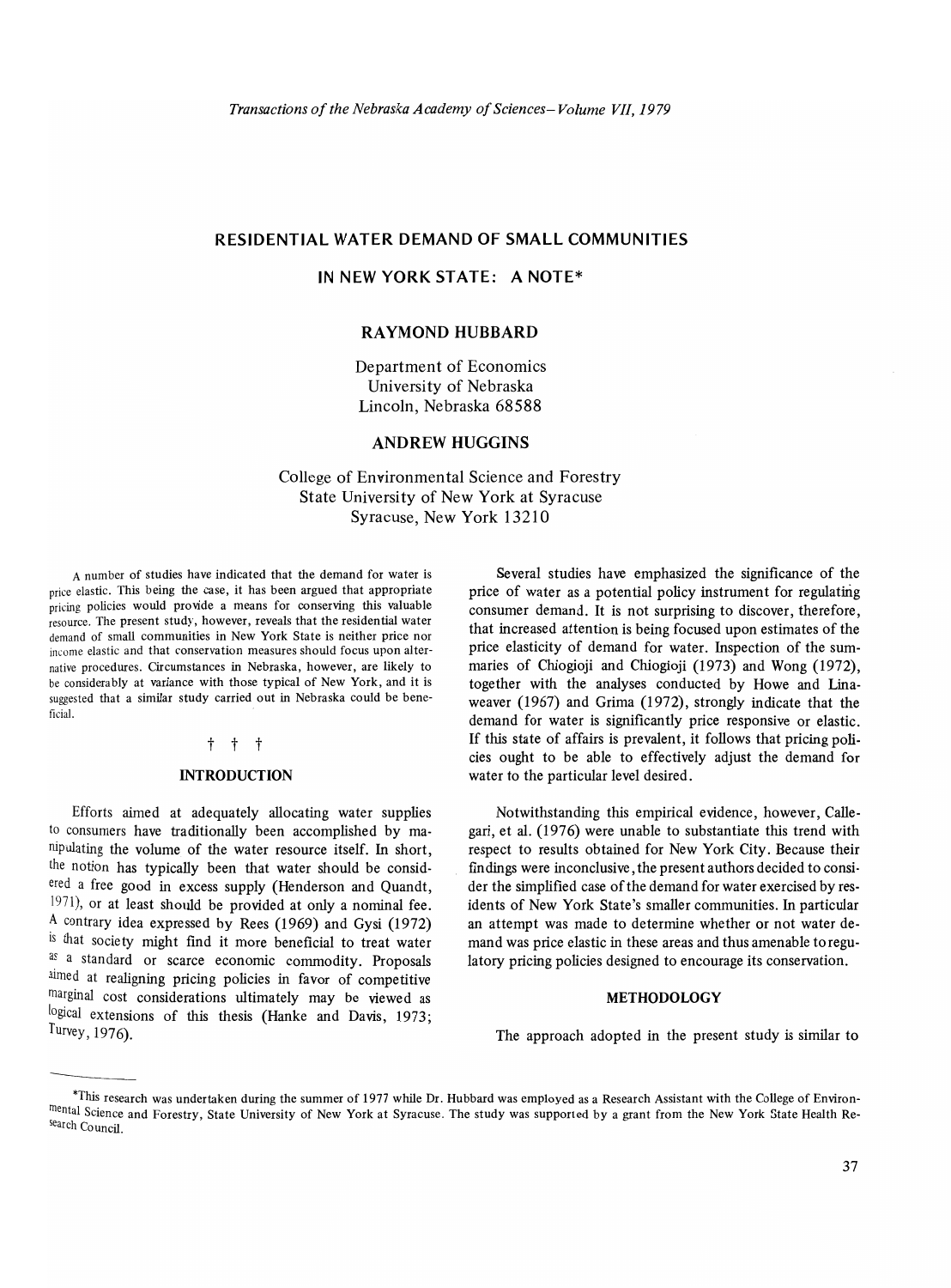that employed by Grunewald, et al. (1976) in that it focuses upon communities evidencing only small population levels. Under these circumstances it is considerably easier to isolate the demand for water exerted by industrial concerns, and thus concentrate more directly upon residential requirements. The spatial units investigated were those water districts in New York State which encompassed between 50 and 2,500 customers.

The general functional form of the water demand model utilized in the research was as follows:

$$
PCC = f(WB, PCI, PM, u)
$$
 (1)

where,

- $PCC =$  the per capita water consumption of residents in gallons per day
- $WB =$  the per capita water bill in dollars per year
- PCI = the per capita income of residents in thousands of dollars per year
- $PM =$  the percent of households whose water consumption is metered
- $u = a$  stochastic error term

These data were obtained from various sources. Water consumption data (PCC), and the percentage of consumers metered within each district (PM) were abstracted from the New York State Department of Health (1974). Certain water bill data (WB) were made available from the files of the New York State Public Service Commission. This information was incomplete, however, because it involved only the private utilities operating within the state, and because no centralized source for public utilities water rates or revenues exists. Data concerning the public utilities were therefore furnished from the various Comprehensive Water Supply Studies (New York State, 1964-1974) which were undertaken for the counties of New York State. In order to maintain the desired temporal consistency for the cross-section model, only data from the most recent of these studies were included. Per capita income (pCI) information was garnered from the Population Census (1970). Water Districts which were readily identifiable as containing large industrial sectors were excluded from the analysis. This process resulted in some 159 districts being eligible for inclusion in the present examination.

The hypotheses embodied in the general model (1) are enunciated below. As may be expected, a negative relationship should be in evidence when investigating the interaction between water consumption (demand) and water bill (price) variables. This relationship follows directly from the observation that, in the absence of Giffen goods and the like, demand curves should have a negative slope. Moreover, if water treated as a normal economic good, then a direct relationship should be displayed between the level of water demand the income of the individual consumer. Finally, an inver association ought to be revealed between water demand a the percent of residences metered, reflecting the fact the information availability as to the price (cost) of water  $sh_{01}$ indicate to consumers the economies to be realized if  $\text{con}$ vation practices are adopted.

## RESULTS OF THE STUDY

The general form of the water demand model presented: equation (1) obviously needs to be specified more accurate in order to derive the ordinary least squares (OLS) estimates of the parameters involved. A multiplicative variant of  $\uparrow$ water demand model was consequently utilized:

$$
PCC_i = \beta_1 W B_{1i}^{\text{a}} P C I_{2i}^{\text{b}} P M_{3i}^{\text{c}} u_i
$$

To facilitate estimation, equation  $(2)$  was converted in logarithmic form and the signs of the hypothesized relation ships previously discussed were included as follows:

Log 
$$
PCC_i = Log\beta_1 - a Log WB_{1i} + bLog PCI_{2i} - cLog PM_{3i} + Log u_i
$$

The advantages of employing a logarithmic model are twofor first, the multiplicative model may be transformed into simple linear, additive one, and second, the logarithmic para eters provide direct estimates of the elasticities of the in pendent variables incorporated in the equation.

A multiple regression analysis performed on equation  $\left( \mathbf{\hat{s}}\right)$ yielded the estimates (elasticities) with standard errors given parentheses.

 $\sim$ 

Log PCC<sub>i</sub> = Log 3.231 + 0.031 Log WB<sub>1i</sub> + 0.143 LogPD<sub>i</sub>  
\n(0.093)  
\n+ 0.026 Log PM<sub>3i</sub>  
\n(0.029)  
\nF = 0.513  
\n
$$
R^2 = 0.009, R^2 = 0.009
$$

Examination of these results clearly indicates that the demail for water in residential New York State is neither price send tive nor income elastic. Consequently, attempts aimed regulating or conserving water supplies within this region probably would be served better by policies other than the relying upon price controls. Indeed, all three of the indeperdent variables employed in this empirical study are of inco sequential importance in determining water demand, as  $\mathbf{w}$  $F$  - ratios and coefficients of multiple determination atter-For example, per capita income, although it responds in d<sup>1</sup>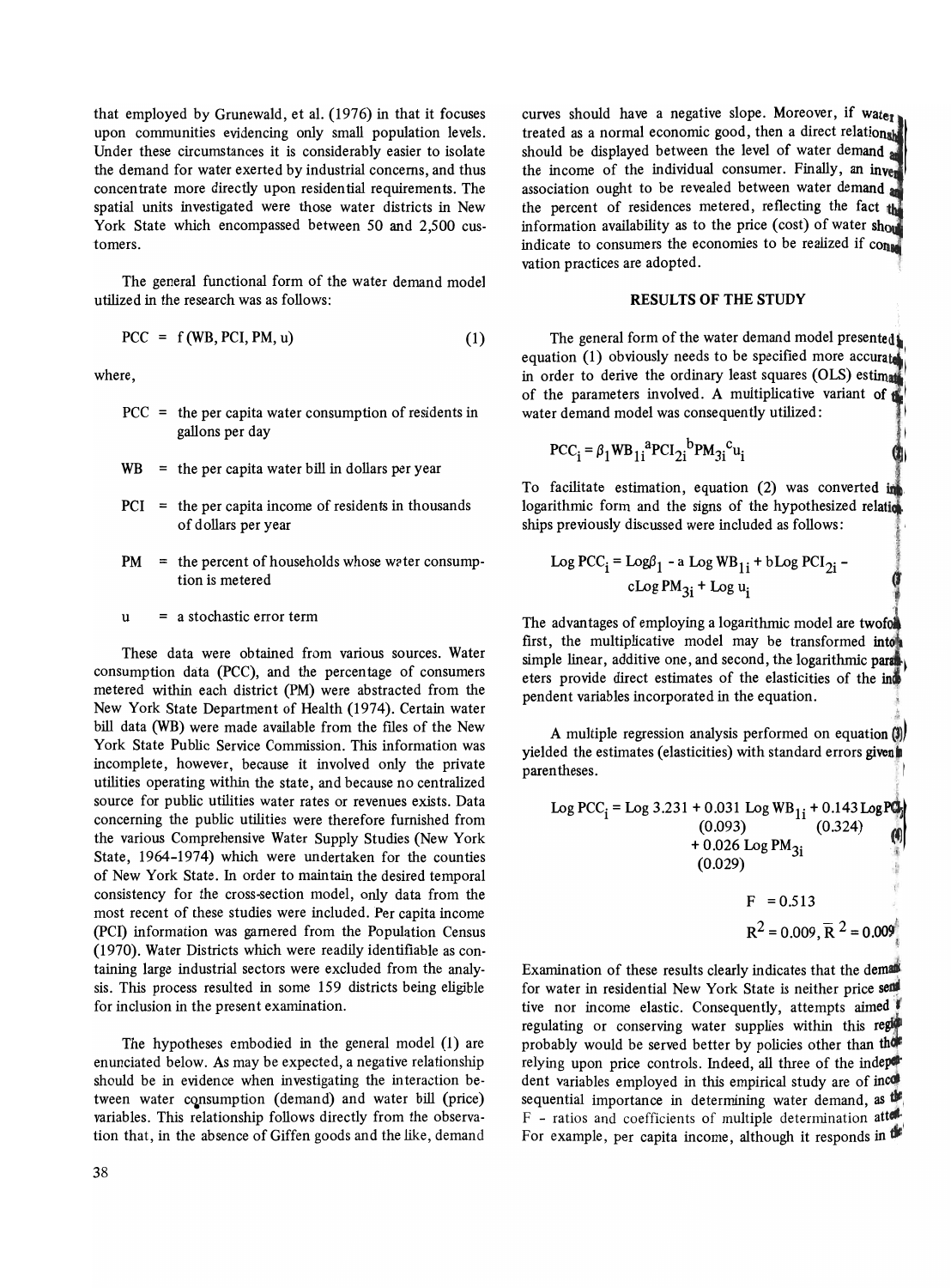direction hypothesized, is not statistically significant in its role as a determinant of water demand. Similarly, the percent referred households exerts no pronounced influence upon water consumption levels and behaves in an opposite direction to that expected to be the case. Alternatively expressed, the unt of water that rural New Yorkers demand and consume evidently is not determined by any of the orthodox factors considered in this study.  $\frac{1}{20}$  that expected to be impount of water that runder that runder that runder that runder that  $\frac{1}{20}$  is not determined the study.

## **CONCLUSIONS**

The results obtained in this study should be interpreted with some caution because they are essentially contrary to the empirical evidence provided by other authors working in different regions. Several conditions might account for the present findings supporting the absence of a relationship (elastic or inelastic) between the demand for water and its price. First, after refinement of data availability and/or the inclusion of additional explanatory variables, it is possible that subsequent regression analyses may render a significant structural relationship between quantity demanded and the price of water. Second, the inhabitants of smaller communities may respond differently to water price changes than do those residing within larger urban complexes. **In** the case of New York City, for example, a large proportion of the area is not metered and there are indications that gross leakages occur in the water systems. Given these findings it could reasonably be construed that the results obtained from investigations in New York City are inappropriate even for purposes of comparison with other major urban areas, not to mention comparison between the city itself and essentially rural districts.

A third problem in modeling water demand is the need for adequate variability in the price data so that a meaningful regression analysis may be run. Although there is some variability in water prices the amount involved may often be too small to encourage formal examination. **In** the current study it is possible that the degree of dispersion in water prices was too restricted to induce appropriate responses on the part of the consumer. Water demand may indeed be price elastic, but not at the present artificially low rates. A further problem to be considered is of an economic-statistical nature: namely, one could be faced with difficulties arising from the influence of seemingly unrelated regression equations and/or a simultaneous equations bias. Under these circumstances the OLS estimates do not possess their full set of desirable properties.

Finally, in view of the fact that other studies have generally revealed a significant association between the price of water and the demand for its use, a special case for New York could perhaps be proposed since no strong structural relationship has so far been recorded in any part of the state. Thus, for example, Callegari, et al. (1976) demonstrated the absence of influential price elasticities for the New York Metropolitan Area, while the present endeavor has indicated a lack of importance for both price and income elasticities for essentially rural areas of the state. Needless to say, however, there are quite pronounced regional differences in water consumption patterns. For instance, it could reasonably be expected that due to climatic considerations, the residential demand for water in small Nebraska communities may well exhibit significant price and income elasticities. These significant elasticities could, for example, be induced as a result of a heavier emphasis on summer sprinkling requirements. On the other hand, it should be acknowledged that within a Nebraska context, the proportion of water that could possibly be conserved as a result of appropriate pricing policies on residential demand is likely to be negligible in comparison with agricultural water demand. Indeed, it is suggested here that a study of the price and income sensitivity of Nebraska agribusiness water demand could perhaps be beneficial to the state. Finally, however, it should be borne in mind that (marginal cost) pricing policies designed to conserve water utilized in the agribusiness sector will likely encounter substantial legal and political obstacles.

#### **REFERENCES**

- Callegari, R., T. Maynard, and P. Shaw. 1976. Water conservation measures for the New York Metropolitan areas. *No.rtheastern United States Water Supply Study.* Draft Report: 141 pages.
- Chiogioji, M. H., and E. N. Chiogioji. 1973. Evaluation of use of pricing as a tool for conserving water. *Water Resources Research Center Report No.2.* Washington, D.C., Technical Institute: 201 pages.
- Grima, A. P. 1972. *Residential water demand.* University of Toronto Press.
- Grunewald, O. C., C. T. Haan, D. L. Debertin, and D. I. Carey. 1976. Rural residential water demand: an econometric and simulation analysis. *Water Resources Bulletin, 12(5):*  951-961.
- Gysi, M. 1972. Flexible pricing in water supply planning for flexible engineers. *Water Resources Bulletin,* 8(5):957- 964.
- Hanke, S. H., and R. K. Davis. 1973. Potential for marginal cost pricing in water resource management. *Water Resources Research,* 9(4) :808-825.
- Henderson, J. M., and R. E. Quandt. 1971. *Microeconomic theory: a mathematical approach.* New York, McGraw-Hill.
- Howe, C. W., and L. P. Linaweaver, Jr. 1967. The impact of price on residential water demand and its relation to system design and price structure. *Water Resources Research,3(1):13-32.*